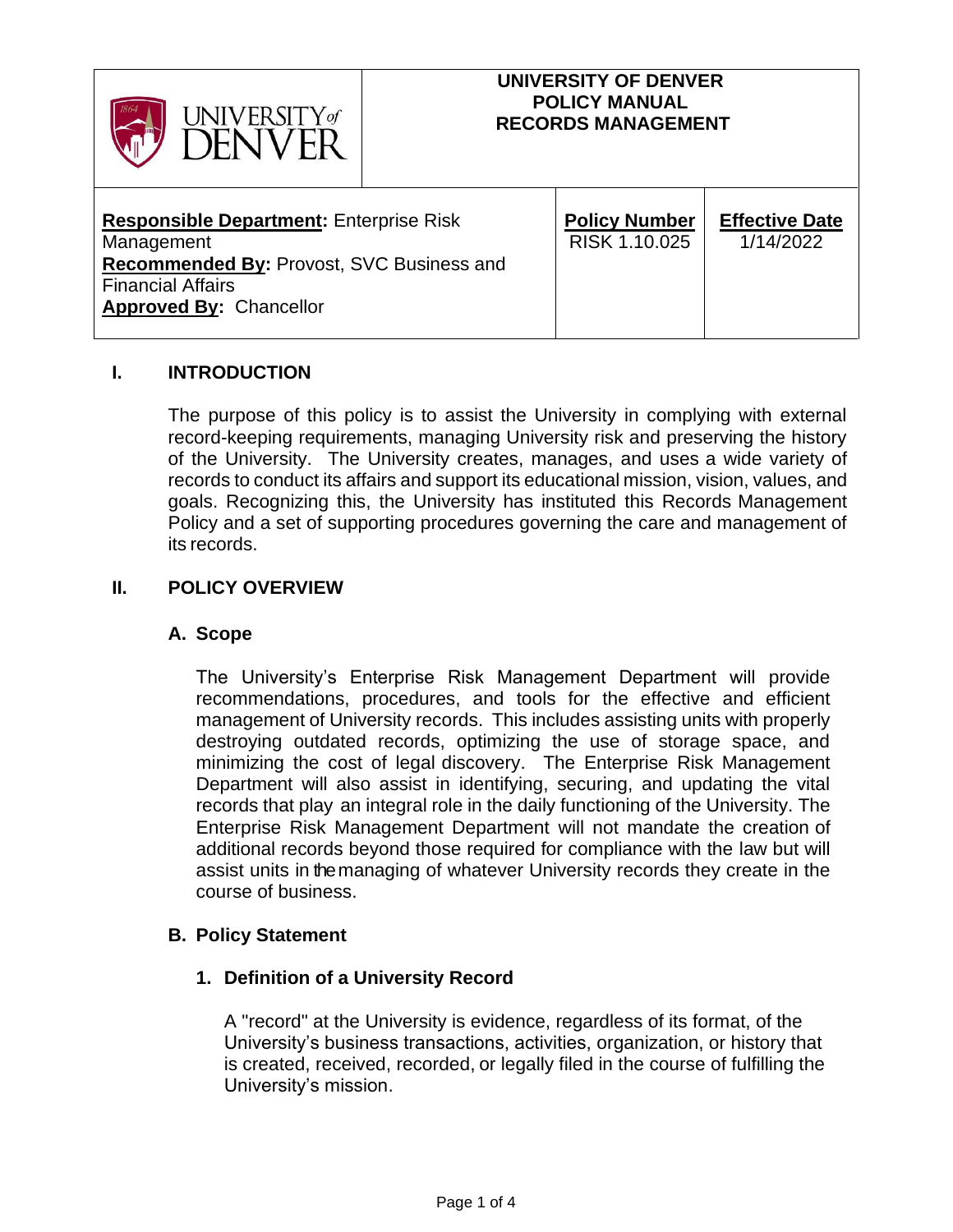University records may include, but are not limited to, student records, personnel records, financial records, contracts, grant materials, curricula, University publications, committee meeting minutes, memoranda, and correspondence. Records created or received by faculty in administrative and University committee capacities are University records.

Records may be physical or digital, and may take the form of email, voice mail, instant messages, paper documents, photographs, video, audio, drawings, or any media that houses a University record.

Items that are not considered records include, but are not limited to, personal correspondence, reference/use copies of University records and non-University publications (magazines, journals).

The Enterprise Risk Management Department will work with units to publish records retention schedules by defining what types of information are considered University records.

# **2. University Records Retention Schedule**

The University Records Retention Schedule will define how long records should be retained, the Office of Primary Responsibility ("OPR") for a record, and the ultimate disposition of the record: destruction or permanent retention in an archival environment. The Office of General Counsel will review schedules for compliance with all applicable statutory and regulatory requirements. As a general guideline, records containing personal data should be retained only as long as needed to comply with applicable legal requirements and as long as needed for business purposes. Personal data retained for solely archiving purposes should be retained in accordance with the principle of data minimization, which may include the use of pseudonymization.

## **3. Electronic University Records**

University records are increasingly being created and maintained in electronic format. The University is committed to managing the most authentic, sustainable, complete, and useful version of a University record, regardless of format. Electronic records must be managed in accordance with the requirements outlined in the University Retention Schedule.

## **4. Ownership of University Records**

University records are the property of the University of Denver and not of the University representatives who create them or to whom they are entrusted.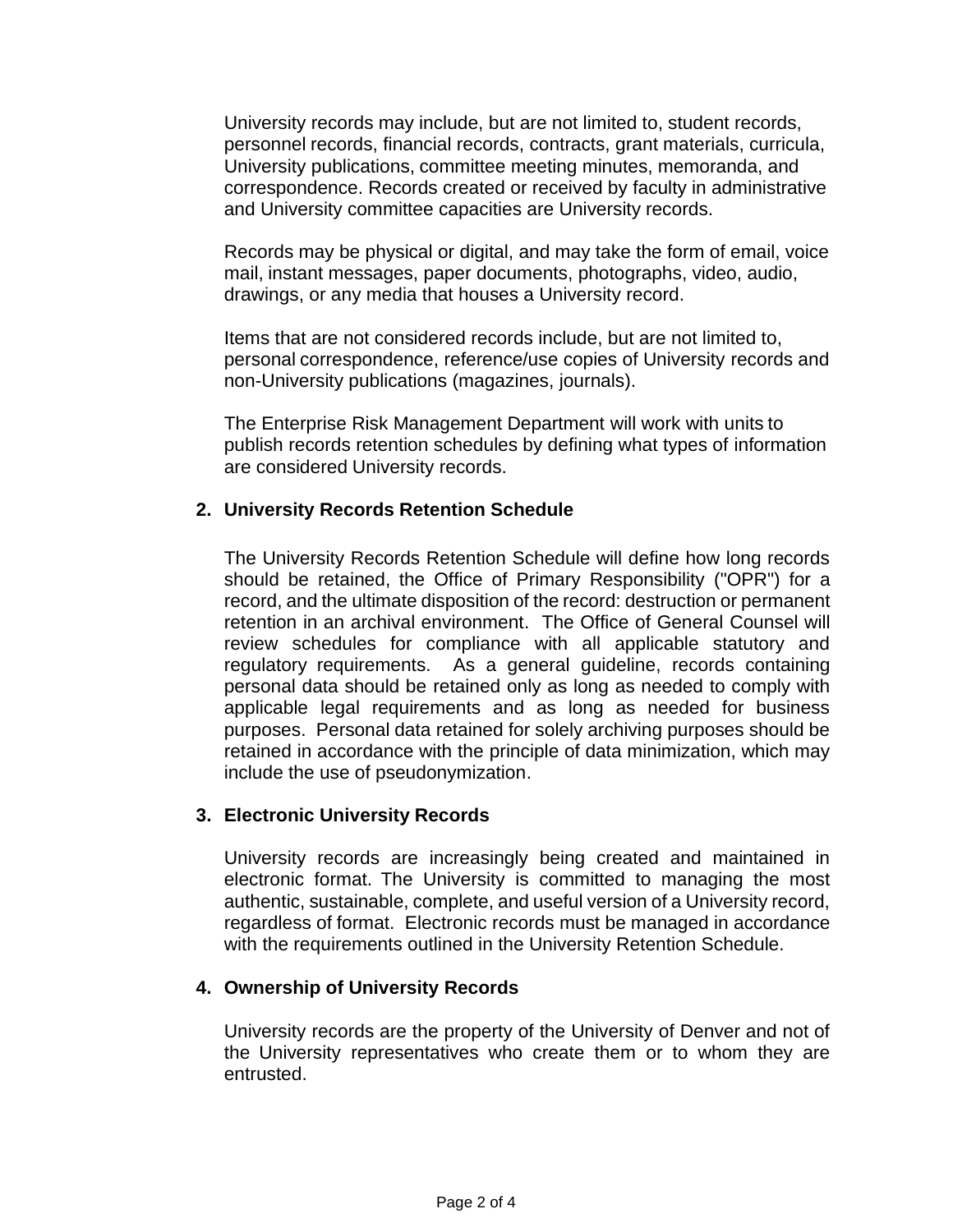# **III. PROCESS OVERVIEW**

### **A. Office of Primary Responsibility**

The OPR is the unit that is accountable for the official/master record. Other units may have access to reference or use copies of these records, or even have created the records, but final responsibility for retention and disposition lies with the OPR. Reference or use copies of records may be kept as long as required to serve business purposes, but no longer than the retention period of the official/master record. The OPR will be listed for each record type identified in the University Records Retention Schedule.

### **B. Disposal of University Records**

Official/master records are not to be destroyed or otherwise disposed of except in accordance with the procedures and records retention schedules established by the Enterprise Risk Management Department. When it is necessary to dispose of paper or electronic documents that contain "personal identifying information," as defined by C.R.S. §6-1-713, such documents must be destroyed by shredding, erasing, or otherwise modifying the personal identifying information in the paper or electronic documents to make the personal identifying information unreadable or indecipherable through any means.

## **C. Legal Hold of University Records**

There are circumstances when the normal and routine destruction of records at the University must be temporarily suspended to meet legal, audit, or investigative requirements at the University. Records that pertain to ongoing litigation, or which are reasonably anticipated to relate to foreseeable legal action, must be preserved without alteration or destruction until the legal hold is released by the Office of General Counsel.

## **D. Responsibility Structure**

#### **1. Oversight**

Oversight of University records management is vested with the Senior Vice Chancellor of Business and Financial Affairs and the Provost and Executive Vice Chancellor (Provost). The Executive Risk and Compliance Committee provides guidance and supports the Senior Vice Chancellor of Business and Financial Affairs and the Provost regarding University records management issues.

The Enterprise Risk Management Department is responsible for establishing records management policies, procedures, and retention